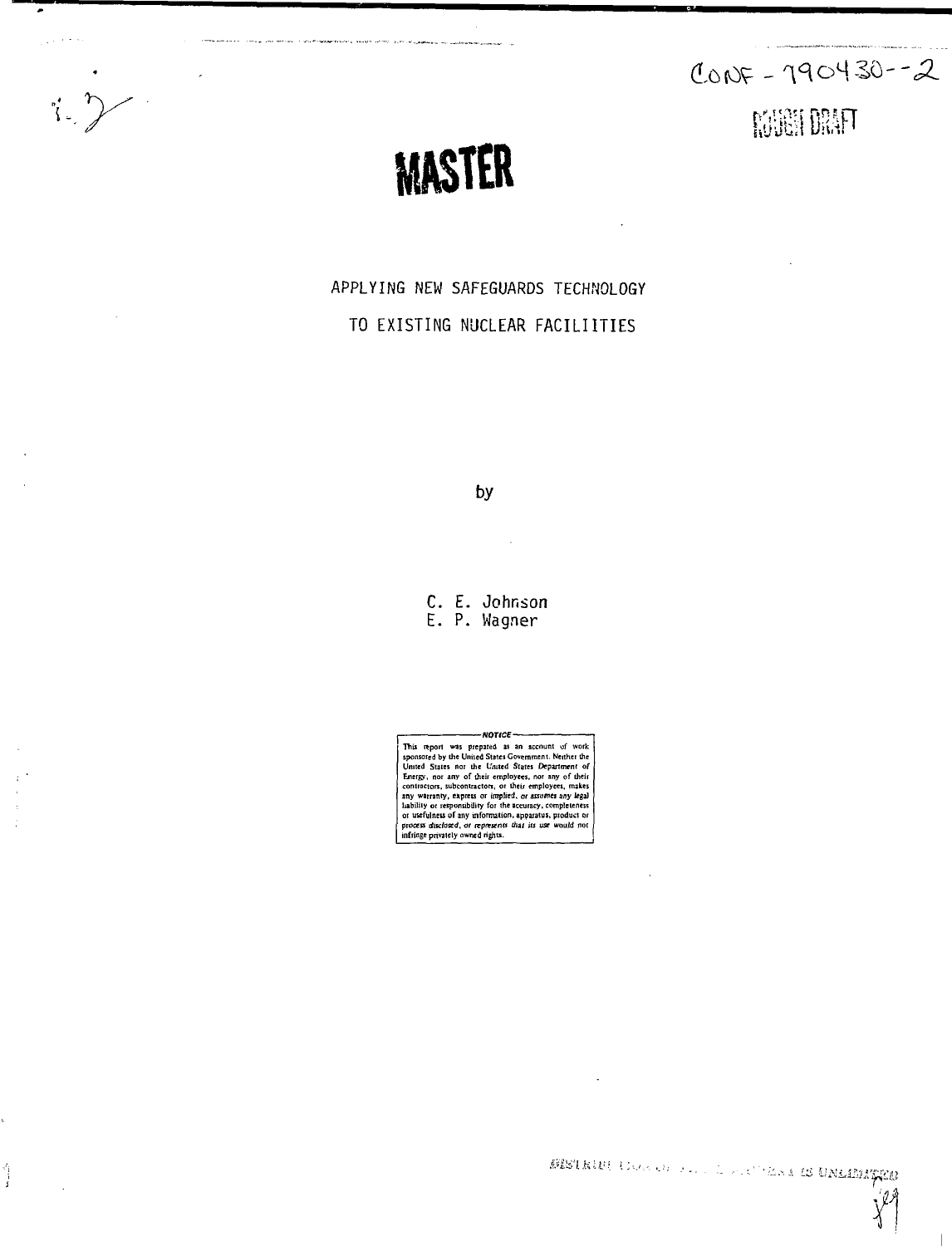

### ABSTRACT

The application and operation of safeguards instrumentation in a facility containing special nuclear material is most successful when the installation is designed for the operation of the specific facility. Experience at the Idaho National Engineering Laboratory demonstrates that installation designs must consider both Safeguards and Production requirements of specific facilities. Equipment selection and installation design influenced by the training and experience of production operations and safeguards personnel at a specific facility help assure successful installation, reliable operation, and minimal operator training. This minimizes impacts on existing plant production activities while maximizing utility of the safeguards information obtained.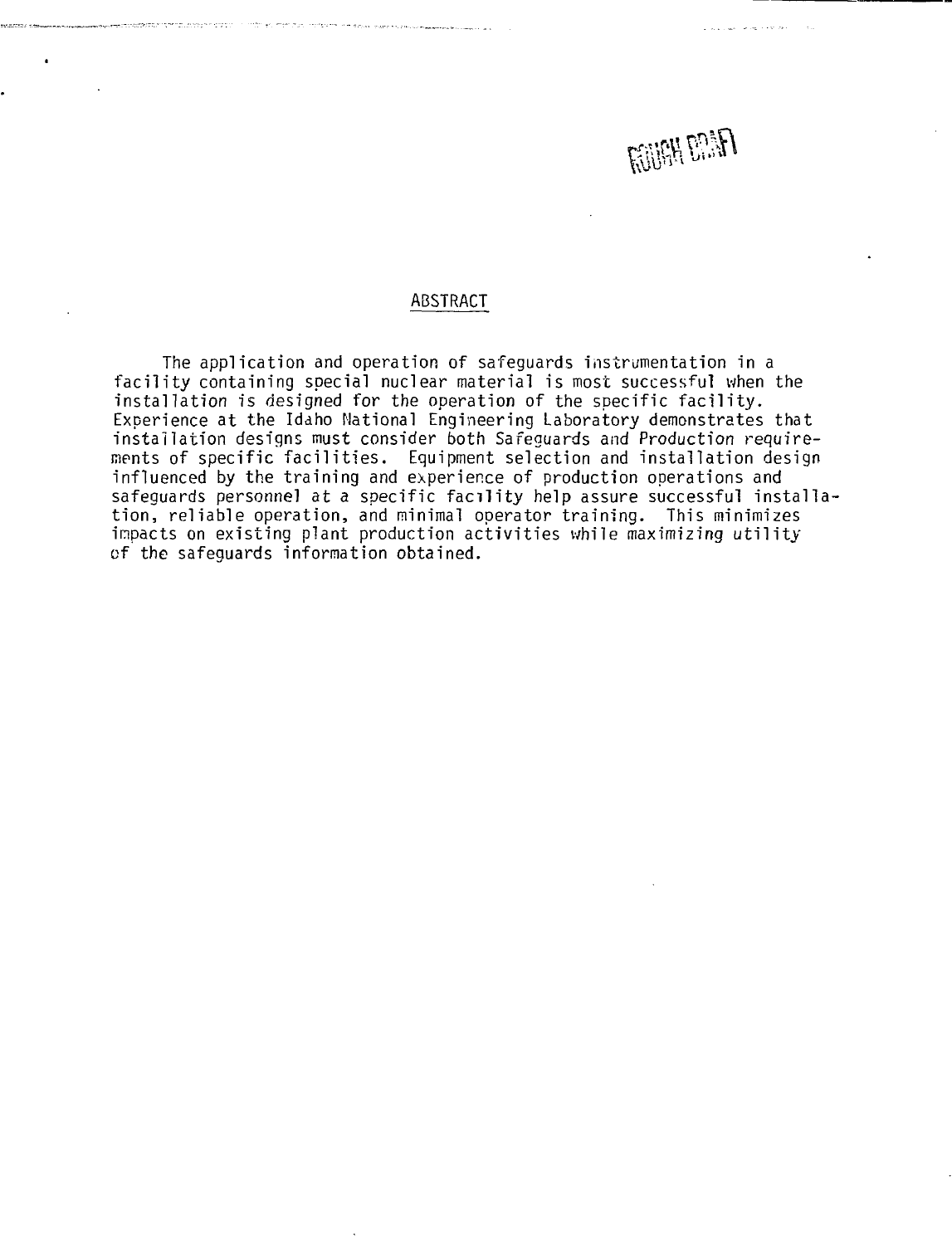The last

### INTRODUCTION

The Safeguards Development Program at the Idaho Chemical Processing Plant {ICPP) has as one of its major goals the design and installation of an integrated safeguards system in an operating nuclear facility.

The objectives of a modern Safeguards System can be conveniently classified as physical protection, accountability, and material control. Physical protection subsystems are concerned with controlling access to Special Nuclear Material (SNM) by means of physical barriers, penetration alarms, and quards. Accountability subsystems use precise measurements and bookkeeping methods to provide a physical inventory of SNM. Material control subsystems utilize data from a variety of sources to provide constant au+ mated surveillance of SNM. It should be noted that these classifications are not mutually exclusive, and a single device may provide inputs to more than one subsystem. The portions of the system being installed at the ICPP are primarily concerned with material control. The completed system will make use of data from physical protection and accountability computer networks when these inputs become available.

The improved material control concept under development at the ICPP is based on rapid monitoring of plant operations by a computer. Monitored items include: valve positions, tank levels, liquid densities, flowrates, temperatures, pressures, presence of liquid in lines, and sequences of ' erations. The computer will evaluate the validity of plant operations ty comparing process sensor data with "acceptable" ranges or sequences of operations. Deviations from these conditions would be identified by the computer as possible diversion attempts which require further investigation by the safeguards s'aff. The ICPP was designed to recover uranium from a wide variety of highly-enriched uranium fuels. The plant has been in operation since 1952.

Several aspects of the plant construction have significant influence nn the design of the safeguards development system. The plant was built as a series of shielded cells to facilitate direct maintenance, so all areas of the plant are accessible (access is limited by varying radiation fields).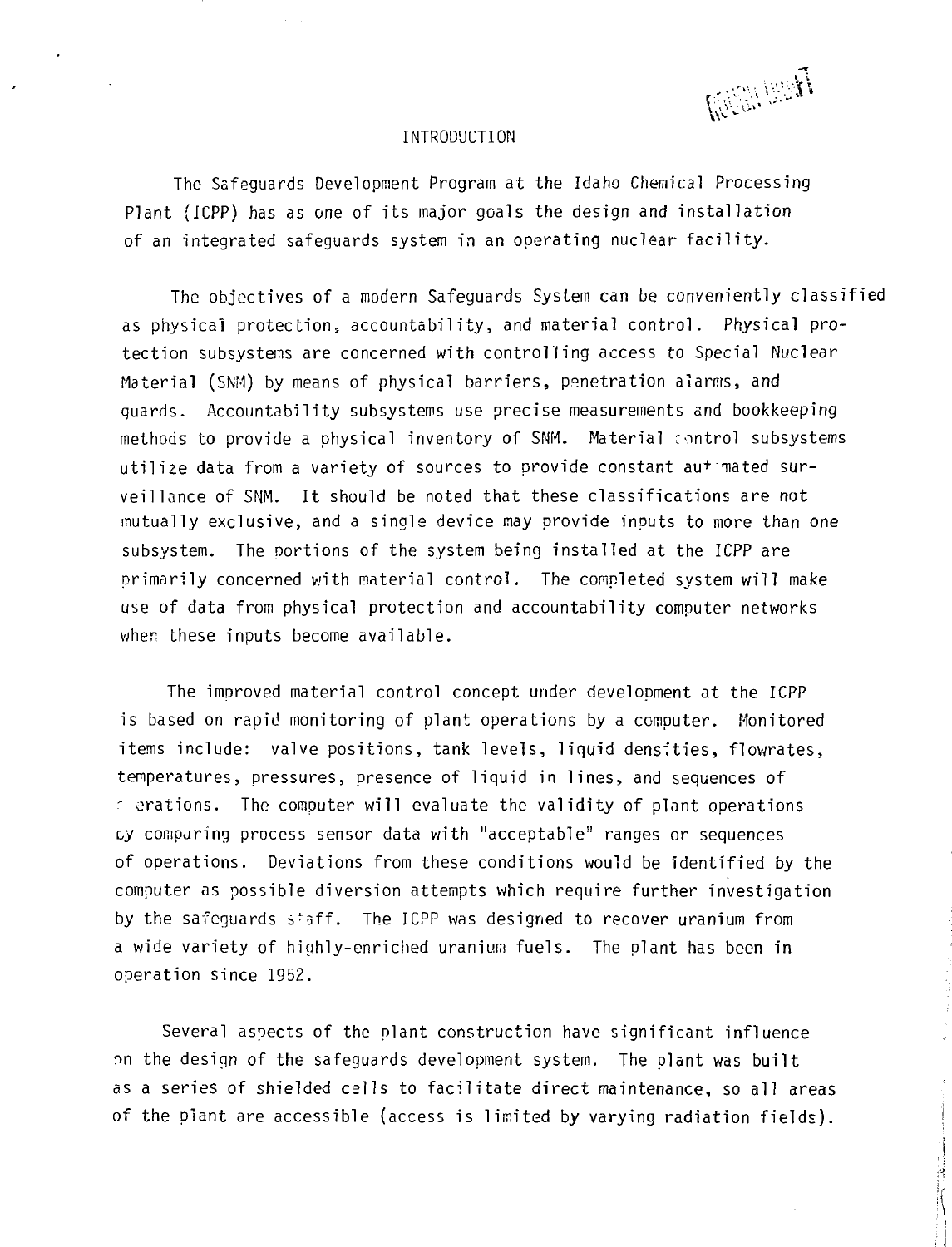The ICPP was also designed for flexibility of operation, so that there are many possible flow paths for SNM. In keeping with the time in which it was built, most plant operations are controlled manually.

a sale se con

and the company of the company

In some areas of the plant, most importantly in the loadout and product storage areas, this reliance on direct manual control prevented effective remote surveillance. To solve this problem, manual valves are replaced with remote valves, and a new control panel is installed in the loadout area to further remove personnel from the product storage area. Some other equipment such as pumps and pressure gages are upgraded to improve reliability for remote operation. These changes not only allow remote process monitoring, but decrease routine access to SNM. The plant benefits by receiving a more modern and efficient system, and by decreased radiation exposure of the operating personnel.

### FUNDAMENTAL DESIGH CRITERIA

The system being installed at the ICPP was designed to demonstrate that a material control system could be retrofitted into an existing reprocessing plant without adversely affecting production. Three fundamental design criteria were established in order to achieve this goal. First, the safeguards data collection equipment must not place additional burdens on plant operating personnel. Ideally, the plant operators would not even know that the system was present, negating the need for additional training. Second, all components must be highly reliable, both to maintain system integrity and to avoid making frequent demands on the maintenance department. Third, failures of any part of the safeguards system must not require a stoppage of plant operations. This criteria can be met by selecting devices whose failure has no impact on operation of the plant processes, or by providing means of rapidly isolating the failed component.

### CONCEPTUAL DESIGN

A fundamental concept of this system is that sufficient data can be collected and correlated to define and evaluate the state of the plant. The sensor array can be scanned by a computer at intervals from seconds to minutes, depending on the type of signal. This allows for rapid detection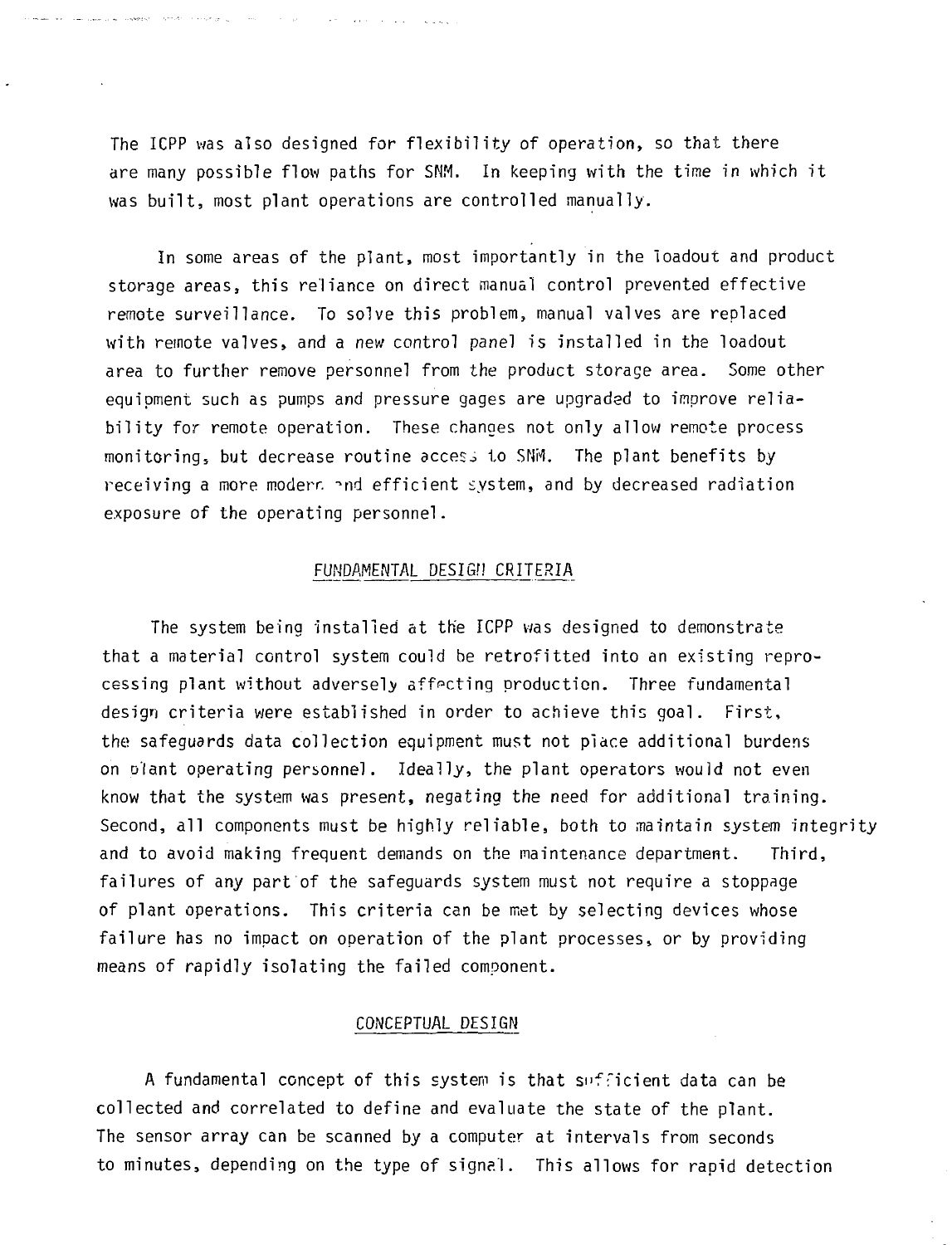# **ROUGH DRAFI**

of changes in plant status, and timely identification of abnormal or unusual conditions which may indicate process problems or an attempt to divert material.

If a system of this nature is to be effective, intimate knowledge of plant operating procedures and physical configuration is required for the system design and operation. In an existing plant, information on physical configuration must be obtained by a thorough study of blueprints and flowsheets, followed by physical verification that the descriptions are accurate. Basic understanding of plant procedures can be obtained from formal documents such as Standard Operating Procedures, but much valuable information can only be obtained from discussions with operating and maintenance personnel. The knowledge so obtained can then be used to determine the sensor locations necessary to define the plant status during normal operations, during unusual procedures such as cleanout or recycle, and durinc possible intentional misuse of operating equipment.

### SENSOR SELECTION CRITERIA

Detailed knowledge of how the plant functions is also required to ensure that sensor selection will meet the fundamental design criteria. Once a sensor location has been identified, five questions must be answered in order to choose among candidate devices:

- What are the normal operating conditions and the range of abnormal conditions to which a device will be subjected?
- What effect would failure of the device have on the process, and how can adverse effects be eliminated or minimized?
- $\bullet$  Will the existence of the device cause physical or procedural changes for the plant operators?
- Does the device require special maintenance or calibration?
- Will the device create a diversion route instead of blocking one?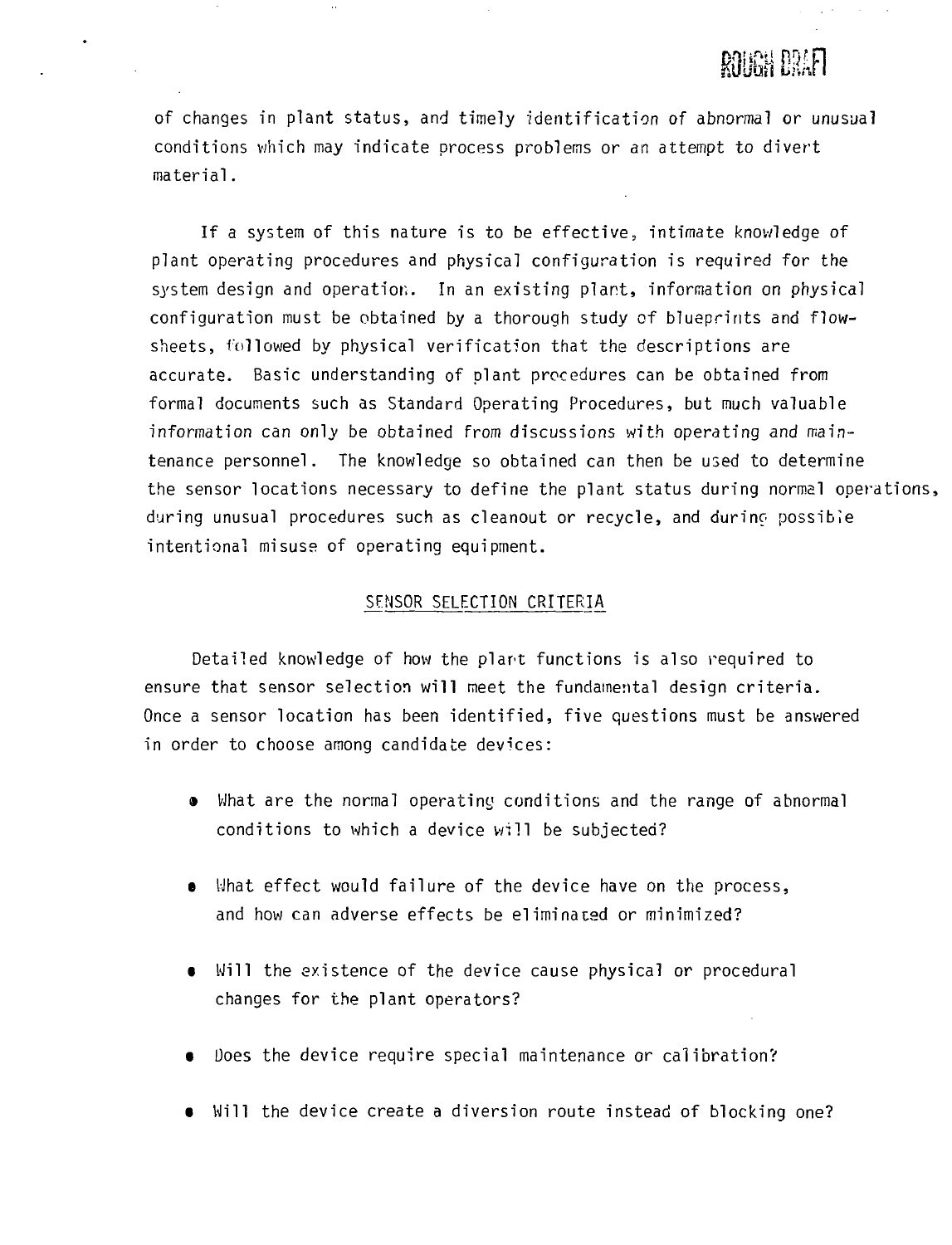

The first question is very important, since the selection of sensor devices is often determined by the conditions under which it must function. Few standard industrial components can withstand the highly corrosive environment in a reprocessing plant such as the ICPP. In many areas of the plant, resistance to radiation damage is also important. In many instances it has been necessary to trade-off accuracy for physical ruggedness.

successful and contract was associated

If sny of the failure modes of a device cojld adversely affect the process, it is desirable to select a device which is so overdesigned that failure by that mode is extremely unlikely. If no candidate device is sufficiently well built, it is necessary to provide a means, such as a valve for isolating the device from the process or a redundant backup device if failure occurs.

The third question is important at an existing facility. Space in instrument and control rooms is at a premium, and crowded process piping makes it a challenge to find locations for devices. It is necessary to ensure that new devices do not cause unnecessary inconveniences or hazards for the operating and maintenance personnel who must work around them. If certain procedures, such as steam cleaning or overpressurization, may harm a device, it is necessary to include a means of protection in the system design. Reliance on operating or maintenance personnel to take special precautions not only places an undesirable burden on them, but may eventually lead to the destruction of the device.

In general, the greater the precision demanded of a device, the more frequent will be the demands for calibration and maintenance. Devices must be selected to minimize these requirements. The location of devices requiring calibration must be chosen for ease of access and for minimizing radiation exposure to the personnel involved. Automated calibration, self-checking, and comparative verification can help alleviate the maintenance burden

The fifth question may seem frivolous, but is actually a serious consideration. Devices which require new penetrations into process lines or through process cell walls may cause new diversion hazards unless precaitions are taken. In the ICPP system it was necessary to install the high precision pressure transducers for the liquid product storage banks inside the process cell tc prevent this problem, even at the cost of more difficult access for calibration.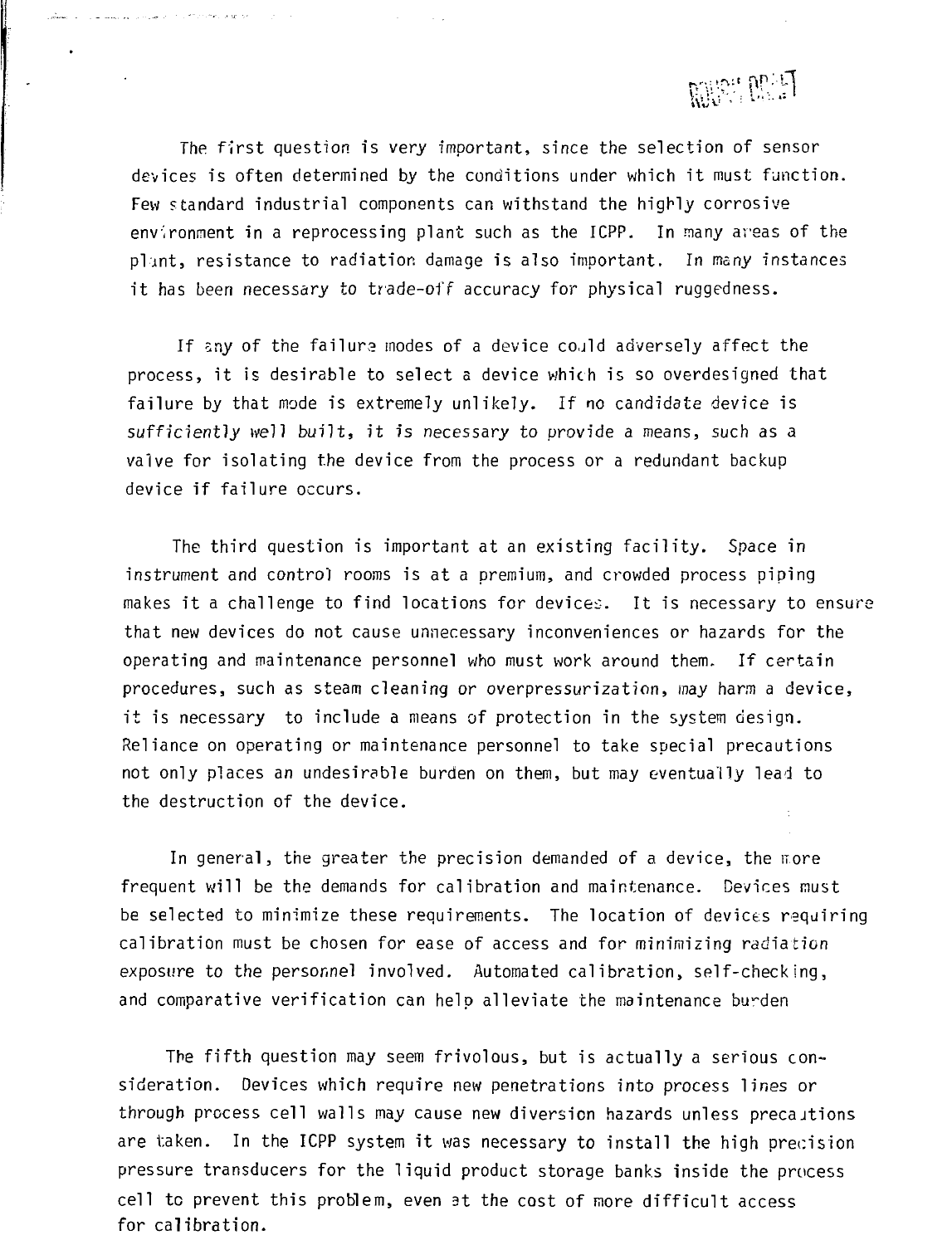**RESERVED** 

#### DESIGN REVIEWS

In order to design a successful system, it was necessary to work closely with the many groups which are involved in operating the ICPP. Operations, Maintenance, Engineering, Safety, Safeguards and Security, and Technical Support organizations were all required to review the system design. This review assured that all installations met or exceeded applicable plant standards and that all operational and procedural changes were coordinated and incorporated. It also assured adequate documentation for updating plant drawings and for•maintenance troubleshooting. Inputs from these groups allowed selection, where feasible, of devices compatible with existing facilities and familiar to plant personnel. In those areas of the plant which had to be extensively modified to allow remote monitoring, this close cooperation was essential.

Many opportunities were available to install instruments which significantly expanded the capability of the existing plant instrumentation. Taking care to maximize the benefits of the new safeguards instruments, while minimizing the impact on plant operations helped overcome the natural tendency of any institution to resist change.

## SPECIFIC SENSORS

Much Safeguards information can be obtained from normal plant instruments. This information includes tank levels and densities, fluid flow rates, and temperatures. In the existing plant this information was not recorded in a central location, or in a form which could be accessed by a computer. In "iany instances, the desired data could be obtained by installing a sensor in parallel with an existing instrument. Many pneumatic signals could be monitored by installing a tee in the instrument line, and connecting it to a suitable pressure transducer. The most suitable device for this application is a Scanivalve\*, which can monitor up to 64 signals with a single pressure transducer and rotary switches. The Scanivalve is designed for computerized control and data transmission.

<sup>\*</sup>Tradename model of an instrument manufactured by Scanco, Incorporated.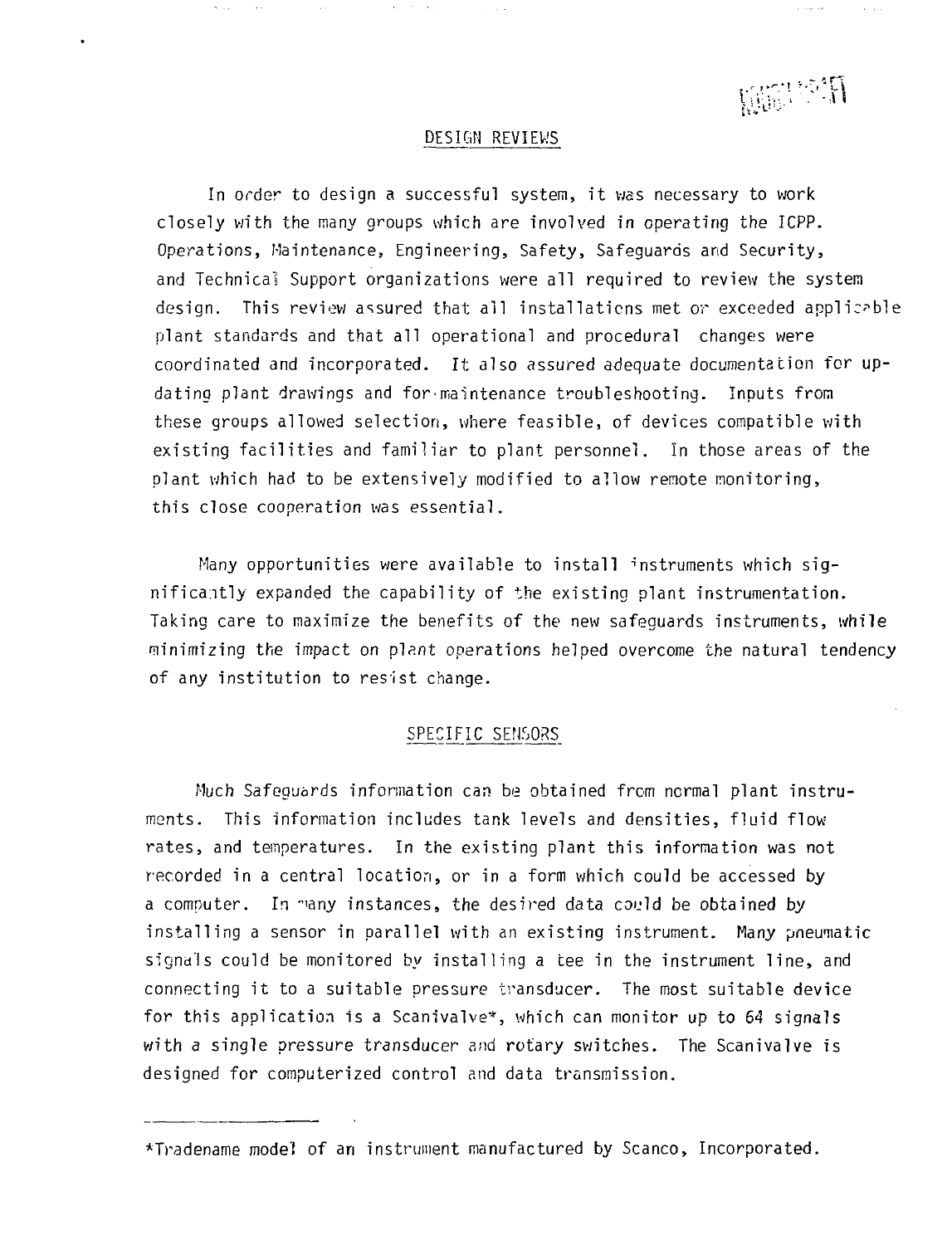The Control of

In high radiation areas, fluid transfers are accomplished with steam jets or by means air lifts. Valving is done with pneumatic remote control valves. Monitoring of the pneumatic valves and many steam jets was accomplished by installation of pressure switches in the supply lines, Static-O-Ring "Omni" pressure switches\*\* have provided the necessary physical durability and corrosion resistance for this application. The valving arrangement on certain transfer jets makes pressure switch signals ambiguous. These jets are monitored by mounting a stainless steel clad thermocouple on the jet discharge pipe in the process cell. The thermocouple output provides a means of identifying the start and end points of a transfer, and has the potential for providing a useful tool to aid plant operators who currently must rely on indirect methods to follow the transfer.

المتعويف

High precision level and density measurements on selected tanks are important components of the system. These measurements provide an independent check on input accountability volume measurements. They also will allow material balance estimation in the areas of the plant where no accountability information is available. Small changes in storage tank levels will also be rapidly detected by the high precision transducers. Precision pressure transducers are expensive, so the system uses pneumatic multiplexing to measure a total of 38 signals with 12 transducers. Two pneumatic multiplexing schemes are being tested--one based on solenoid valves, and the other based on a Scanivalve instrument. The hazard which must be overcome by both systems is the introduction of transients or leaks which affect plant instruments.

The system is capable of checking the validity of sampling procedures. Operation of the sample jet is detected by a pressure switch. Operation of the mixing sparge and sampler air lifts may be detected using magnetically coupled flow switches or thermal detectors. The computer can analyze the sequence of operations to ensure that adequate mixing time was allowed and that the required pauses for precision level measurement were taken.

\*\*Tradename of device manufactured by SOR, Incorporated.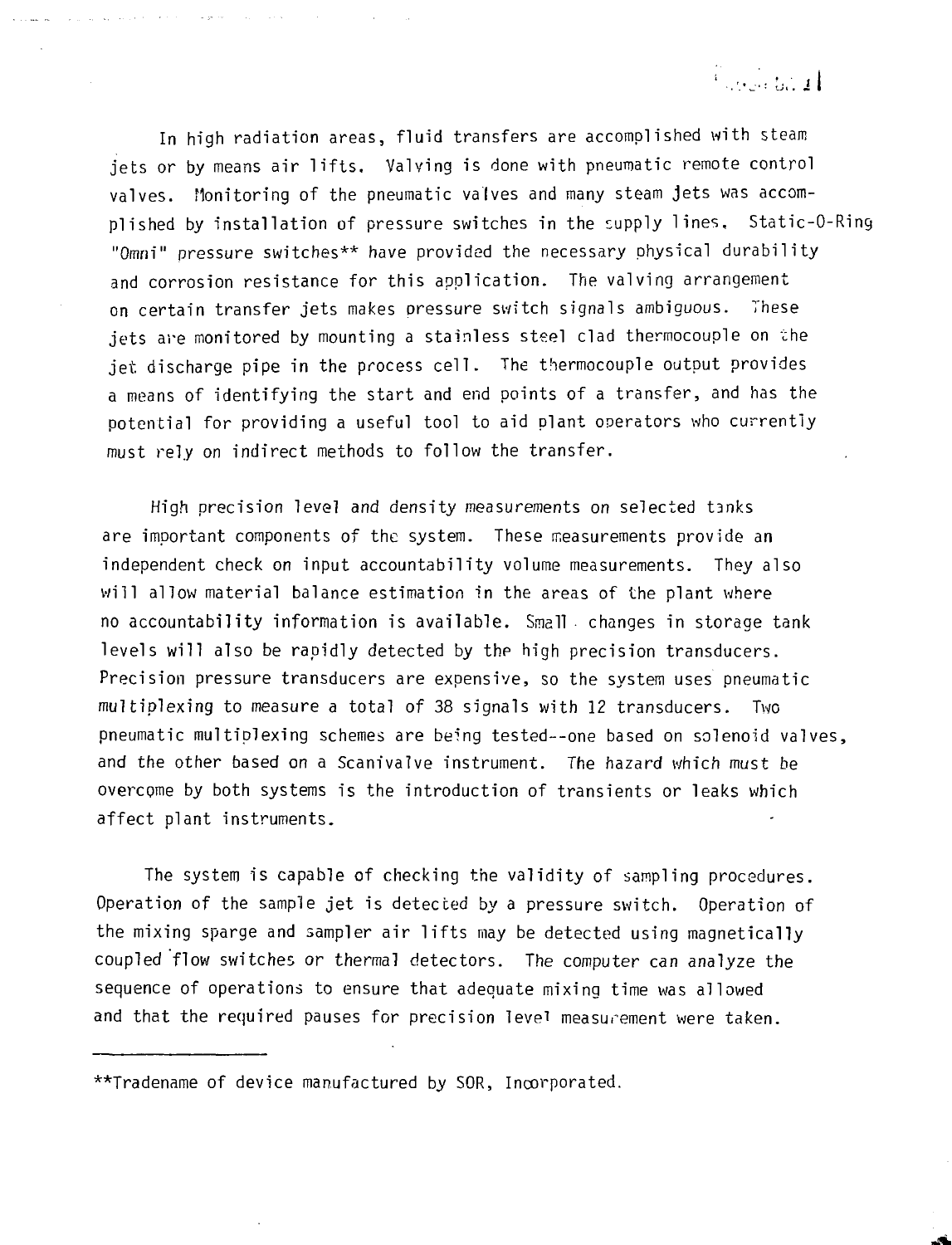An important class of devices for detecting illicit removal of material from the process is the Liquid-in-line detector. Several types of sensors have been investigated for this application. The simplest is a vacuum switch. Sensors under development include ultrasonic and thermal devices. In cases where introduction of a siohon tube is possible, a simple device for preventing tube entry has been developed. The device forces the line to make four sharp 90° bends while maintaining full flow cross section and adequate drainage.